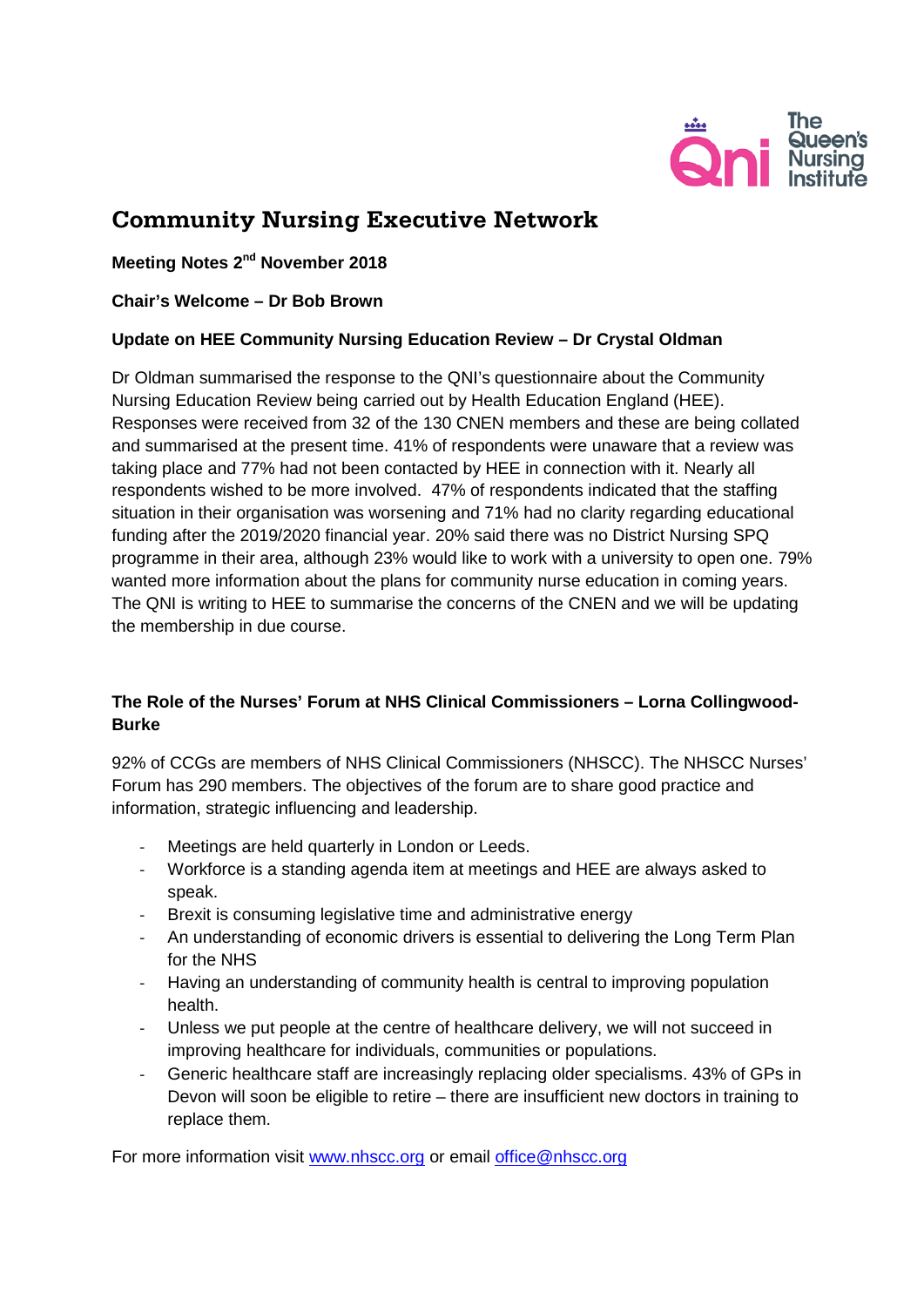## **Improving Procurement Models for the NHS – Harriet Hague and Dr Naomi Chapman**

A summary of the NHS Supply Chain, the role of NHS Procurement and the New Operational Model.

It is vital to bring the clinical voice into procurement – what do clinicians need?

Lord Carter's report drew attention to the savings that could be made if the NHS was more efficient in its procurement. The NHS should leverage its size in negotiations with suppliers and should reduce the number of different but very similar products that it purchases.

This can save clinician time as well as NHS funds. The NHS Supply Chain can also provide quality assurance about the products listed, for example by deciphering symbols on packaging, quality marks, and promotional jargon.

The savings can then be released back into frontline service – potentially £2.4bn per annum over current expenditure.

#### <https://www.gov.uk/government/publications/productivity-in-nhs-hospitals>

Queries were raised about the 'topslice' – the cost of delivering the service – and how the system works for independent providers, e.g. charities that treat NHS patients.

#### **Personalised Care – Michelle Mello, NHS England**

Self-management is the norm for people living with long term conditions (LTC). Contact with clinicians is only occasional and may not coincide with periods of worsening illness. However 40% of those with a LTC have low or no confidence in managing their condition.

Research has shown that clinicians often only spend half the available time talking to patients about issues that patients really find relevant. This can have a big impact on psycho-social wellbeing.

- Clinicians and patients overestimate the benefits of medical interventions and underestimate the risks. However the biomedical model of care remains the standard in nurse education.
- Responsiveness asking patients what they want and helping them to make more informed decisions, through shared decision-making.
- Social prescribing, offering a variety of lifestyle interventions, will be more and more important. For example the opportunities it offers to address loneliness.
- Working with user groups and voluntary groups is useful.
- Group consultations are worth considering in some cases.
- QOF targets often mean that clinicians undertake interventions that patients do not really want.
- The older you are, the more LTCs you are likely to live with.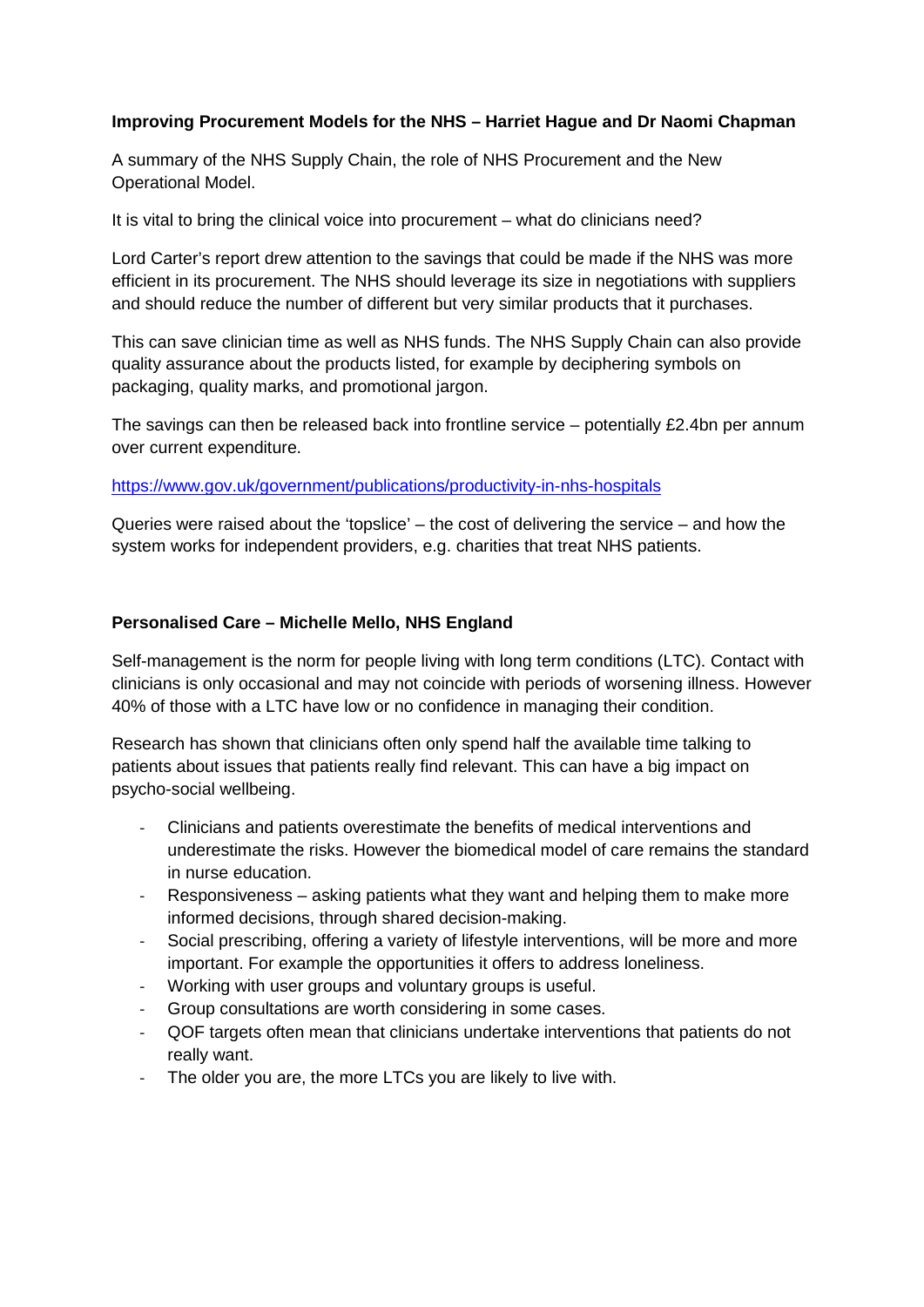# **The Community Nursing Agenda – Health Caudle and Emma Self, NHS England**

#### [Heather.caudle1@nhs.net](mailto:Heather.caudle1@nhs.net)

#### [emma.self@nhs.net](mailto:emma.self@nhs.net)

Five new 'Act Now' grab guides are about to launched by NHS England, NHS Improvement and the QNI. These five guides are designed to help nurses address winter pressures for the benefit of patients.

Other work being carried out includes:

- Technology to support community nursing an event is planned for 2019
- National Wound Care Strategy
- The NHS Long Term Plan. There was a discussion around how the community nursing education review would be impacted by the wider Plan. The draft Plan is due for publication in mid-November.

Challenges and risks:

The NHS is grappling with a huge change in the disease burden caused by changing lifestyles and by people living longer. Frailty accumulates with older age.

Care Homes will have an ever-growing role to play in helping people to live well with older age.

Problems arise where rehabilitation and support services do not have the capacity to get people to their preferred place of care.

All services in the community are dealing with growing levels of complexity and more risk.

The objective is to keep more people in their own homes for longer and 100% of people in their preferred place of care within ten years. At the moment we do not have the workforce to deliver on this ambition.

#### **Let Data Tell the Story – Jill Cox and Trevor Andrews, L&R Medical**

The cost of dealing with chronic wounds has risen from around £5bn to £10bn in the last five years alone. Much of this is due to variations in care including poor choices of clinical pathway.

GIRFT (Getting it Right First Time) aims to reduce these variations. For more information: <http://gettingitrightfirsttime.co.uk/>

Data was presented to show how chronic wound treatment could be enormously improved, if the best care is given. Data was divided according to complexity of wounds and also age of patients.

The data analysed aims to produce an evidence-based pathway, to reduce episodes of more random or ritualistic care. A proliferation of different wound care products has also made clinicians' jobs harder.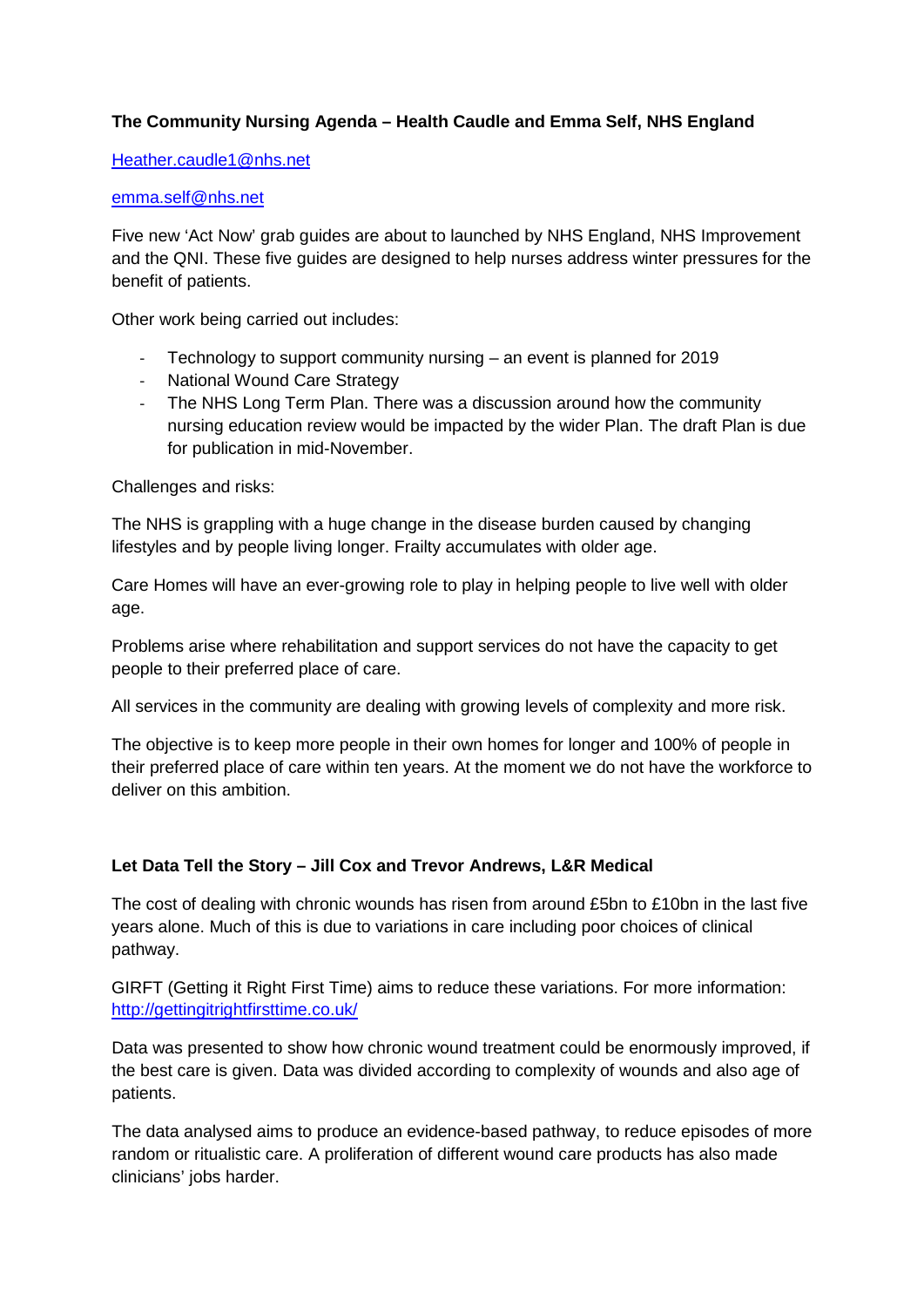If the right care is given, the following benefits can be observed:

- Length of time for wounds to heal reduces significantly
- Mean pain scores reduce
- Antibiotic use reduces
- Infection rates fall
- Less staff resources are required over time.

The survey also asked patients what they wanted in their care.

The data is still under review at the present time.

## **QNI Leadership Programme – Sharon Aldridge-Bent QN**

The QNI currently offers two different leadership programmes for Queen's Nurses:

- 1. Aspiring Leaders those who are typically in management positions, looking for the next stage in their career - delivered in-house by the QNI.
- 2. Executive Leaders those who are seeking senior level positions at a national or regional level. This is delivered by the Leadership Trust and is funded by the National Garden Scheme.

The Aspiring Leaders programme has been evaluated by Oxford Brookes University and the evaluation will available on the QNI's website later this year. Training has included a wide range of subjects.

The Executive Leaders programme is about to commence its second cohort. All participants are linked up with a Mentor (a QNI Fellow).

# **Outstanding Models of District Nursing - Dr Agnes Fanning QN**

A joint project between the QNI and the RCN currently being undertaken, to identify outstanding models of District Nursing practice. The project seeks to answer questions including:

What skills are needed to deliver a successful DN service?

What are the threats to a quality service?

Sources include CQC reports, GPs, and organisations including NAPC, Hospice UK, Age UK.

Currently we are not selling District Nursing well as a career pathway – we need to show that this is a career for inspiring, resilient and autonomous leaders.

Employers and commissioners do not realise the full range and significance of what a District Nurse does, and what a good DN team is able to achieve for patient-centred care that is also very cost effective.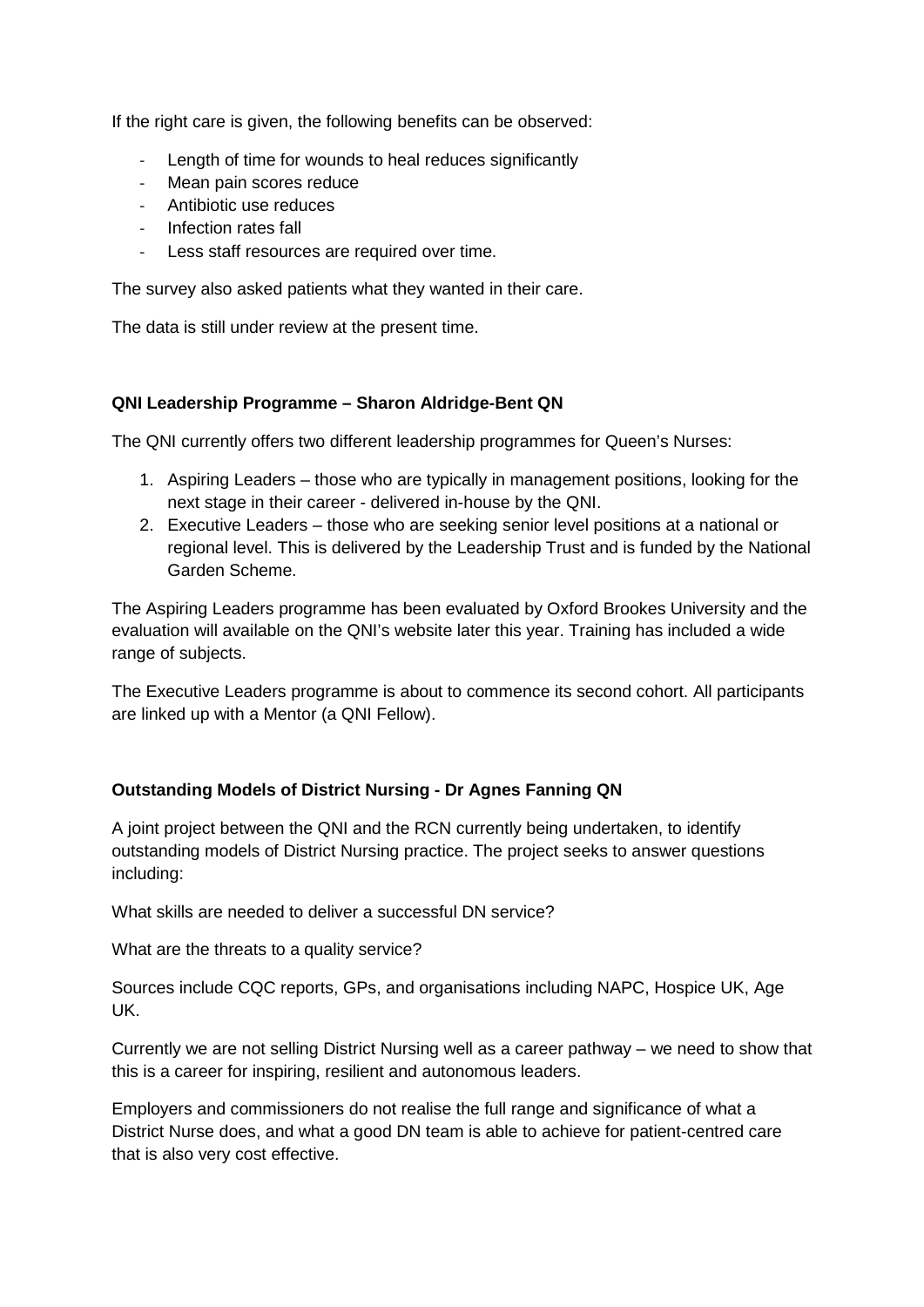## **Golden Hellos for District Nurses – Dr Crystal Oldman**

Earlier this year health minister Stephen Barclay announced £10k 'Golden Hellos' for mental health, learning disability and District Nurses. However there is no plan about how these payments will be delivered. The Department of Health would like to gather feedback from CNEN members about how the money could be applied.

The following issues were raised:

What would be the effect on an individual's tax or personal allowances, if they received a payment of £10k in any financial year?

What would the timeframe be for the implementation of the payments?

How would employers manage the payments?

How would an employer know if a nurse would stay with their workforce, and for how long, after receiving a payment (even if this was towards educational costs)?

What would the effect be on staff morale, if some people received payments and others didn't?

Would not the money be better used to support backfill, enabling more nurses to undertake the DNSPQ and have protected time to complete the degree?

Barriers?

Delegates said that QNI reports published in the last five years summarised numerous barriers to recruitment and retention.

There was a suggestion to engage further with employers directly, and ask them what would work for them.

Lack of staff, lack of time and lack of backfill means that nurses cannot be freed up to undertake the required education for them to qualify as a District Nurse.

The view was expressed that this was not an individual issue, that could be solved by individual incentives, but needed a whole staffing/employer/educational approach, that would be strategic and sustainable, not a quick fix.

The view was expressed that the importance of District Nursing services is still not properly appreciated at a system level. More research into the economic and clinical value of delivering care closer to home is needed.

Staff are sometimes promoted into management roles who do not have a full appreciation of the value and potential of properly qualified District Nurses, to expedite patient care and reduce harms.